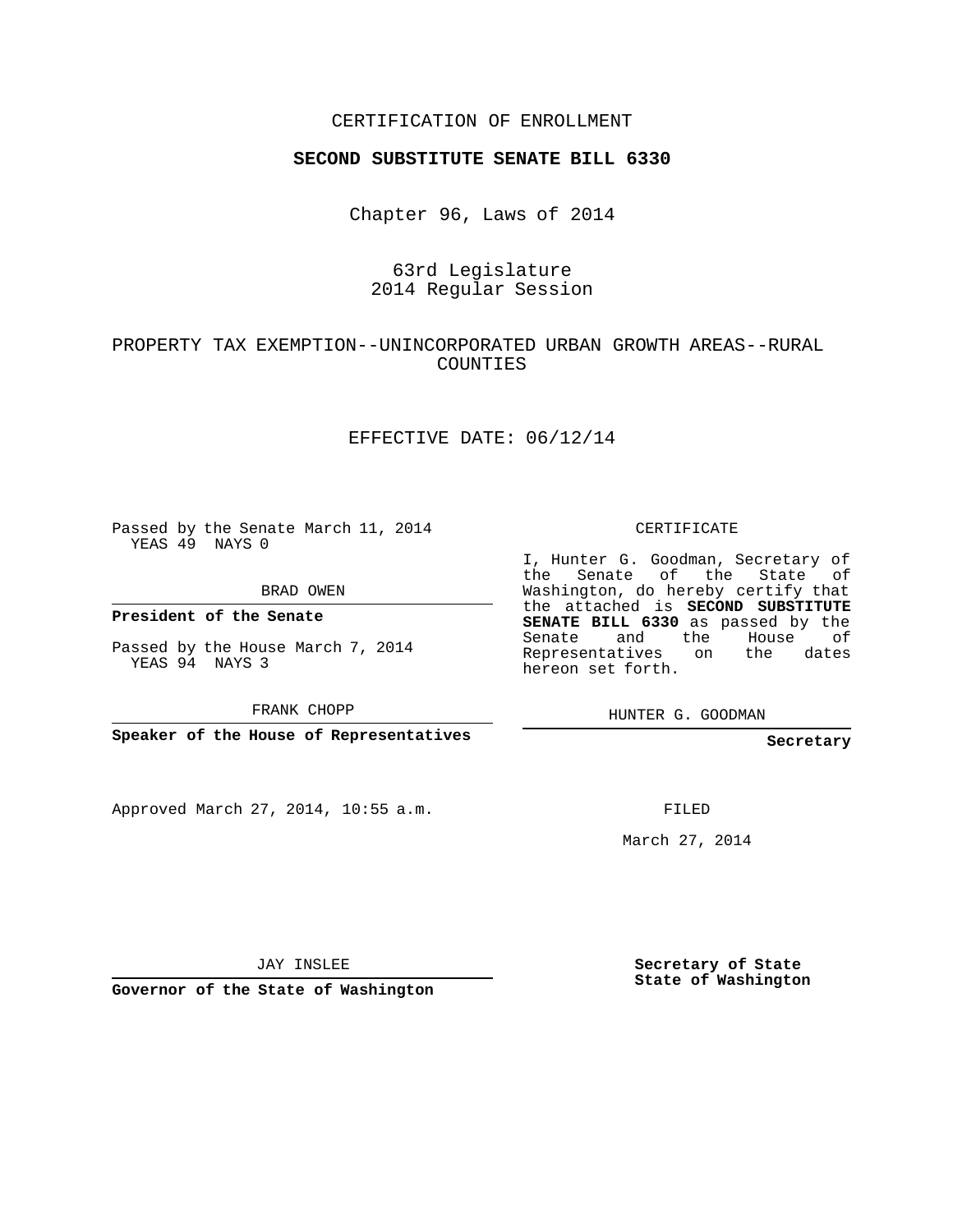# **SECOND SUBSTITUTE SENATE BILL 6330** \_\_\_\_\_\_\_\_\_\_\_\_\_\_\_\_\_\_\_\_\_\_\_\_\_\_\_\_\_\_\_\_\_\_\_\_\_\_\_\_\_\_\_\_\_

\_\_\_\_\_\_\_\_\_\_\_\_\_\_\_\_\_\_\_\_\_\_\_\_\_\_\_\_\_\_\_\_\_\_\_\_\_\_\_\_\_\_\_\_\_

AS AMENDED BY THE HOUSE

Passed Legislature - 2014 Regular Session

**State of Washington 63rd Legislature 2014 Regular Session By** Senate Ways & Means (originally sponsored by Senator Sheldon) READ FIRST TIME 02/11/14.

 AN ACT Relating to promoting affordable housing in unincorporated areas of rural counties within urban growth areas; amending RCW 84.14.007, 84.14.040, and 84.14.060; reenacting and amending RCW 84.14.010; and creating a new section.

BE IT ENACTED BY THE LEGISLATURE OF THE STATE OF WASHINGTON:

 NEW SECTION. **Sec. 1.** This section is the tax preference performance statement for the tax preference contained in RCW 84.14.040 and 84.14.060. This performance statement is only intended to be used for subsequent evaluation of the tax preference. It is not intended to create a private right of action by any party or be used to determine eligibility for preferential tax treatment.

 (1) The legislature categorizes this tax preference as one intended to induce certain designated behavior by taxpayers, as indicated in RCW 82.32.808(2)(a).

 (2) It is the legislature's specific public policy objective to stimulate the construction of new multifamily housing in urban growth areas located in unincorporated areas of rural counties where housing options, including affordable housing options, are severely limited. It is the legislature's intent to provide the value of new housing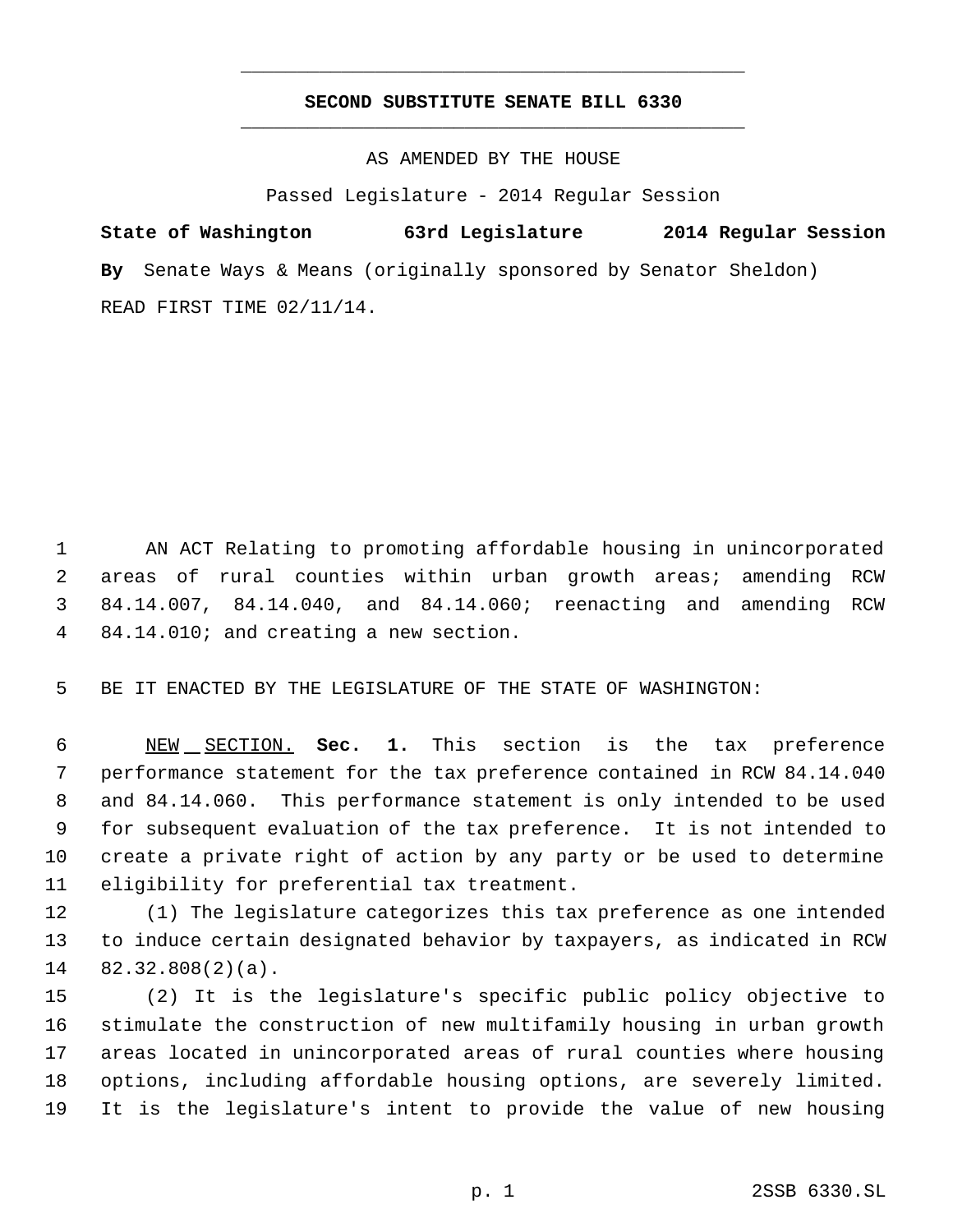construction, conversion, and rehabilitation improvements qualifying under chapter 84.14 RCW an exemption from ad valorem property taxation for eight to twelve years, as provided for in RCW 84.14.020, in order to provide incentives to developers to construct new multifamily housing thereby increasing the number of affordable housing units for low to moderate-income residents in certain rural counties.

 (3) If a review finds that at least twenty percent of the new housing is developed and occupied by households making at or below eighty percent of the area median income, at the time of occupancy, adjusted for family size for the county where the project is located or where the housing is intended exclusively for owner occupancy, the household may earn up to one hundred fifteen percent of the area median income, at the time of sale, adjusted for family size for the county where the project is located, then the legislature intends to extend the expiration date of the tax preference.

 (4) In order to obtain the data necessary to perform the review in subsection (3) of this section, the joint legislative audit and review committee may refer to data provided by counties in which beneficiaries are utilizing the preference, the office of financial management, the department of commerce, the United States department of housing and urban development, and other data sources as needed by the joint legislative audit and review committee.

 **Sec. 2.** RCW 84.14.007 and 2012 c 194 s 1 are each amended to read as follows:

 It is the purpose of this chapter to encourage increased residential opportunities, including affordable housing opportunities, in cities that are required to plan or choose to plan under the growth management act within urban centers where the governing authority of the affected city has found there is insufficient housing opportunities, including affordable housing opportunities. It is further the purpose of this chapter to stimulate the construction of new multifamily housing and the rehabilitation of existing vacant and underutilized buildings for multifamily housing in urban centers having insufficient housing opportunities that will increase and improve residential opportunities, including affordable housing opportunities, within these urban centers. To achieve these purposes, this chapter provides for special valuations in residentially deficient urban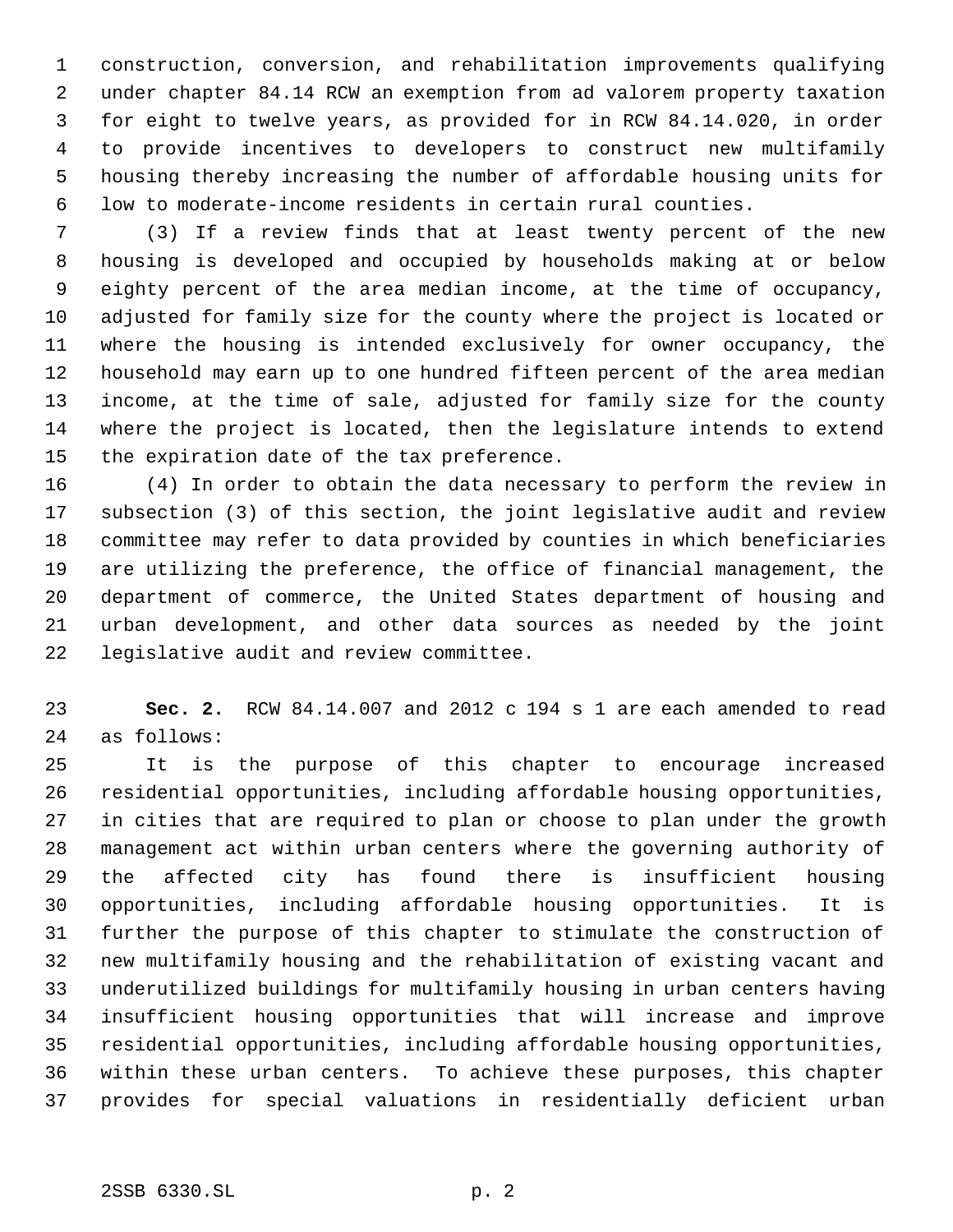centers for eligible improvements associated with multiunit housing, which includes affordable housing. It is an additional purpose of this 3 chapter to allow unincorporated areas of rural counties that are within 4 urban growth areas to stimulate housing opportunities and for certain counties to stimulate housing opportunities near college campuses to promote dense, transit-oriented, walkable college communities.

 **Sec. 3.** RCW 84.14.010 and 2012 c 194 s 2 are each reenacted and amended to read as follows:

9 ((Unless the context clearly requires otherwise,)) The definitions 10 in this section apply throughout this chapter unless the context clearly requires otherwise.

 (1) "Affordable housing" means residential housing that is rented by a person or household whose monthly housing costs, including utilities other than telephone, do not exceed thirty percent of the household's monthly income. For the purposes of housing intended for owner occupancy, "affordable housing" means residential housing that is within the means of low or moderate-income households.

 (2) "Campus facilities master plan" means the area that is defined by the University of Washington as necessary for the future growth and development of its campus facilities for branch campuses authorized under RCW 28B.45.020.

 (3) "City" means either (a) a city or town with a population of at least fifteen thousand, (b) the largest city or town, if there is no city or town with a population of at least fifteen thousand, located in a county planning under the growth management act, or (c) a city or town with a population of at least five thousand located in a county subject to the provisions of RCW 36.70A.215.

 (4) "County" means a county with an unincorporated population of at least three hundred fifty thousand.

 (5) "Governing authority" means the local legislative authority of a city or a county having jurisdiction over the property for which an exemption may be applied for under this chapter.

(6) "Growth management act" means chapter 36.70A RCW.

 (7) "High cost area" means a county where the third quarter median house price for the previous year as reported by the Washington center for real estate research at Washington State University is equal to or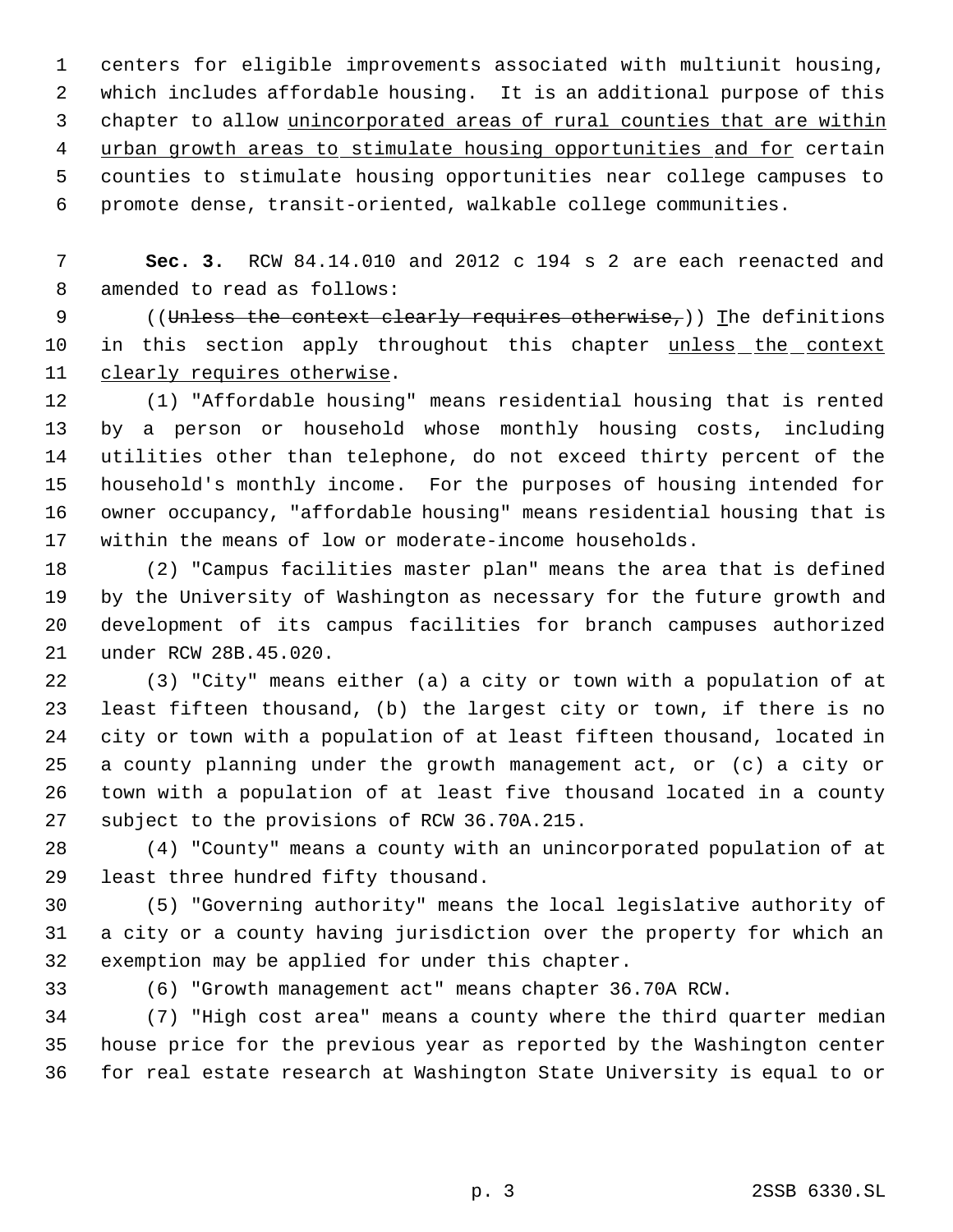greater than one hundred thirty percent of the statewide median house price published during the same time period.

 (8) "Household" means a single person, family, or unrelated persons living together.

 (9) "Low-income household" means a single person, family, or unrelated persons living together whose adjusted income is at or below eighty percent of the median family income adjusted for family size, for the county where the project is located, as reported by the United States department of housing and urban development. For cities located in high-cost areas, "low-income household" means a household that has an income at or below one hundred percent of the median family income adjusted for family size, for the county where the project is located.

 (10) "Moderate-income household" means a single person, family, or unrelated persons living together whose adjusted income is more than eighty percent but is at or below one hundred fifteen percent of the median family income adjusted for family size, for the county where the project is located, as reported by the United States department of housing and urban development. For cities located in high-cost areas, "moderate-income household" means a household that has an income that is more than one hundred percent, but at or below one hundred fifty percent, of the median family income adjusted for family size, for the county where the project is located.

 (11) "Multiple-unit housing" means a building having four or more dwelling units not designed or used as transient accommodations and not including hotels and motels. Multifamily units may result from new construction or rehabilitated or conversion of vacant, underutilized, or substandard buildings to multifamily housing.

(12) "Owner" means the property owner of record.

 (13) "Permanent residential occupancy" means multiunit housing that provides either rental or owner occupancy on a nontransient basis. This includes owner-occupied or rental accommodation that is leased for a period of at least one month. This excludes hotels and motels that predominately offer rental accommodation on a daily or weekly basis.

 (14) "Rehabilitation improvements" means modifications to existing structures, that are vacant for twelve months or longer, that are made to achieve a condition of substantial compliance with existing building codes or modification to existing occupied structures which increase the number of multifamily housing units.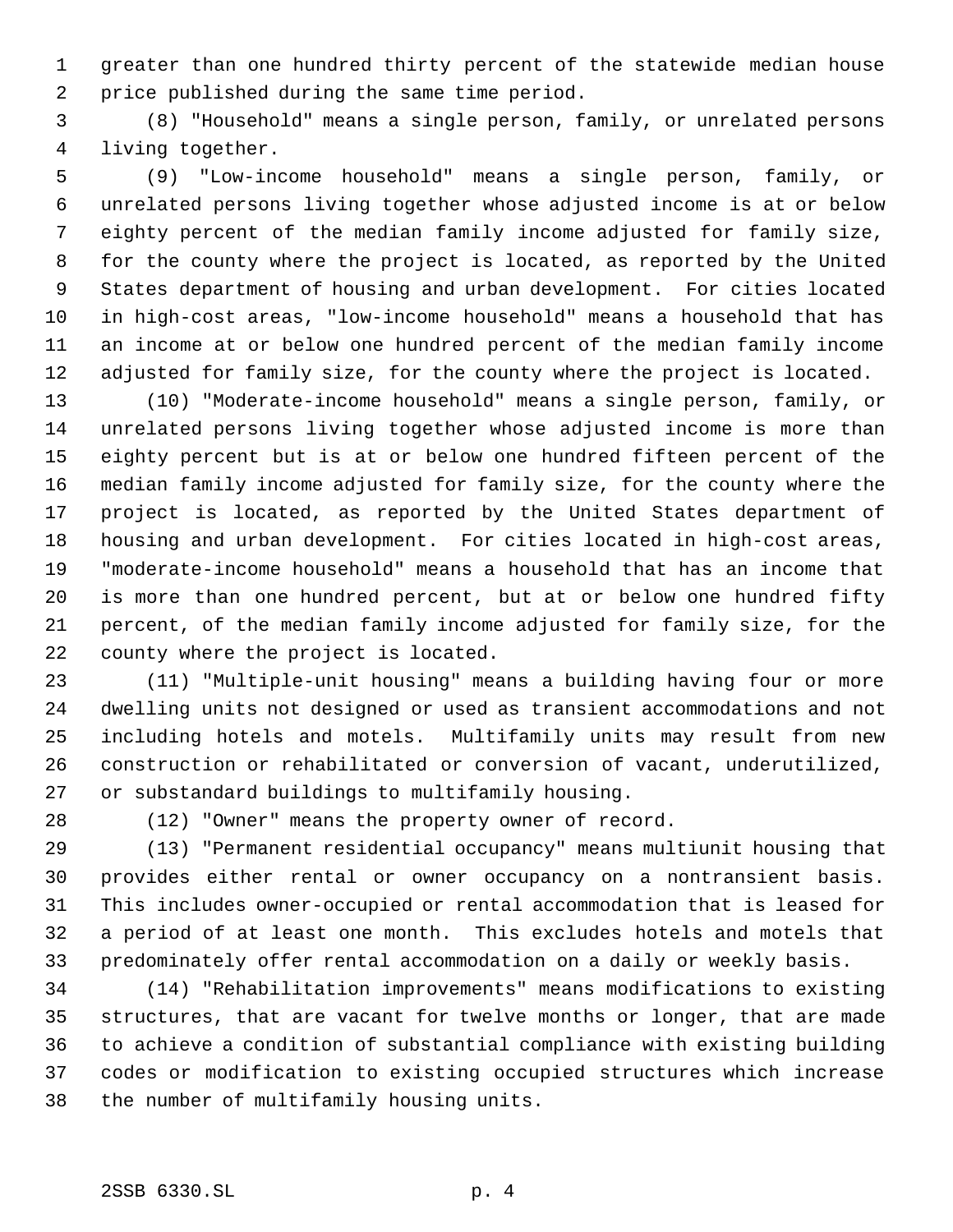(15) "Residential targeted area" means an area within an urban 2 center or urban growth area that has been designated by the governing authority as a residential targeted area in accordance with this chapter. With respect to designations after July 1, 2007, "residential targeted area" may not include a campus facilities master plan.

 (16) "Rural county" means a county with a population between fifty thousand and seventy-one thousand and bordering Puget Sound.

 (17) "Substantial compliance" means compliance with local building or housing code requirements that are typically required for rehabilitation as opposed to new construction.

11  $((+17))$   $(18)$  "Urban center" means a compact identifiable district where urban residents may obtain a variety of products and services. An urban center must contain:

 (a) Several existing or previous, or both, business establishments that may include but are not limited to shops, offices, banks, 16 restaurants, governmental agencies;

 (b) Adequate public facilities including streets, sidewalks, 18 lighting, transit, domestic water, and sanitary sewer systems; and

 (c) A mixture of uses and activities that may include housing, recreation, and cultural activities in association with either commercial or office, or both, use.

 **Sec. 4.** RCW 84.14.040 and 2012 c 194 s 4 are each amended to read as follows:

 (1) The following criteria must be met before an area may be designated as a residential targeted area:

 (a) The area must be within an urban center, as determined by the governing authority;

 (b) The area must lack, as determined by the governing authority, sufficient available, desirable, and convenient residential housing, including affordable housing, to meet the needs of the public who would be likely to live in the urban center, if the affordable, desirable, attractive, and livable places to live were available;

 (c) The providing of additional housing opportunity, including affordable housing, in the area, as determined by the governing authority, will assist in achieving one or more of the stated purposes of this chapter; and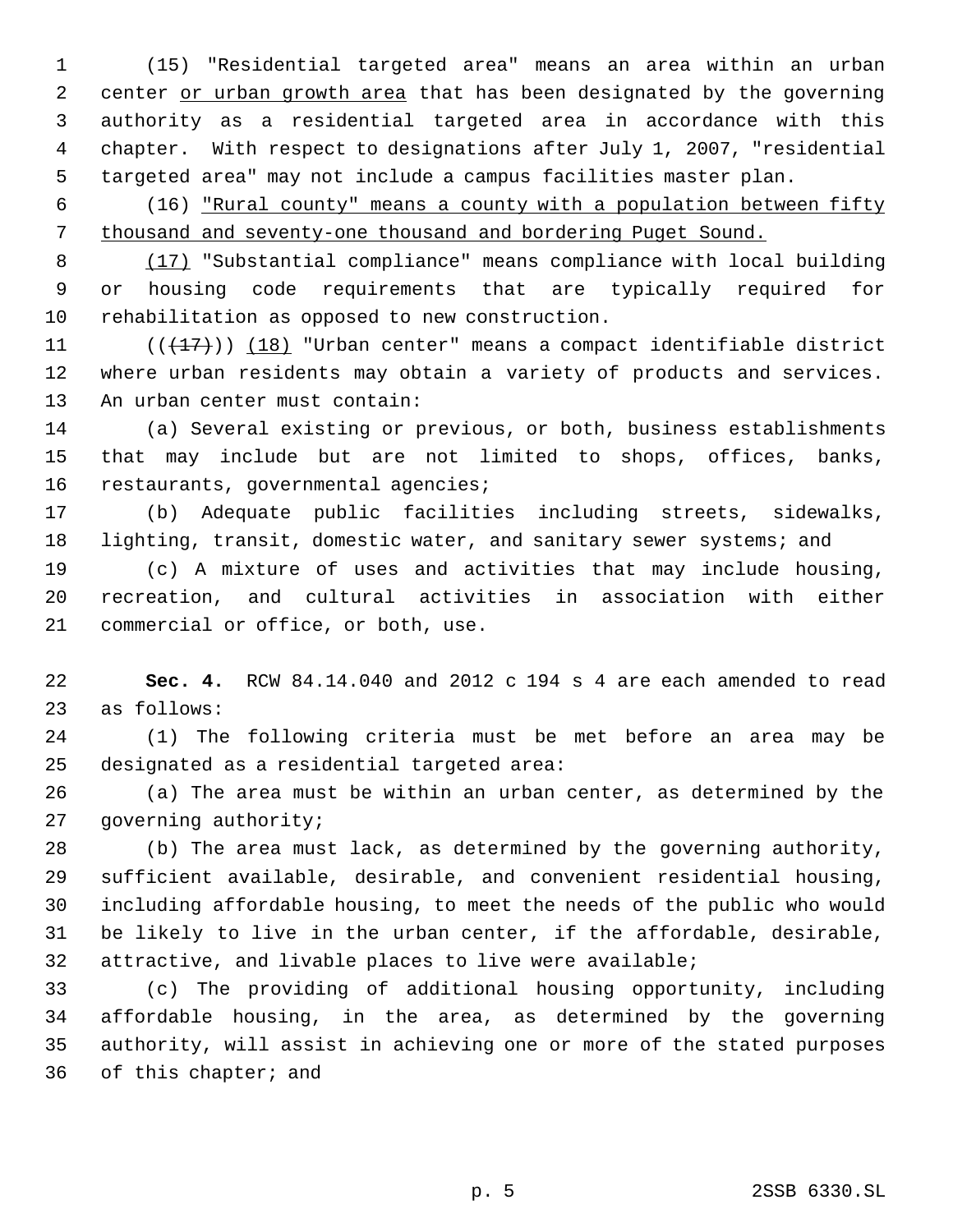(d) If the residential targeted area is designated by a county, the area must be located in an unincorporated area of the county that is 3 within an urban growth area under RCW 36.70A.110 and the area must be: 4 (i) In a rural county, served by a sewer system and designated by a 5 county prior to January 1, 2013; or (ii) in a county that includes a campus of an institution of higher education, as defined in RCW 28B.92.030, where at least one thousand two hundred students live on campus during the academic year.

 (2) For the purpose of designating a residential targeted area or areas, the governing authority may adopt a resolution of intention to so designate an area as generally described in the resolution. The resolution must state the time and place of a hearing to be held by the governing authority to consider the designation of the area and may include such other information pertaining to the designation of the area as the governing authority determines to be appropriate to apprise the public of the action intended.

 (3) The governing authority must give notice of a hearing held under this chapter by publication of the notice once each week for two consecutive weeks, not less than seven days, nor more than thirty days before the date of the hearing in a paper having a general circulation in the city or county where the proposed residential targeted area is located. The notice must state the time, date, place, and purpose of the hearing and generally identify the area proposed to be designated as a residential targeted area.

 (4) Following the hearing, or a continuance of the hearing, the governing authority may designate all or a portion of the area described in the resolution of intent as a residential targeted area if it finds, in its sole discretion, that the criteria in subsections (1) through (3) of this section have been met.

 (5) After designation of a residential targeted area, the governing authority must adopt and implement standards and guidelines to be utilized in considering applications and making the determinations required under RCW 84.14.060. The standards and guidelines must establish basic requirements for both new construction and rehabilitation, which must include:

(a) Application process and procedures;

 (b) Requirements that address demolition of existing structures and site utilization; and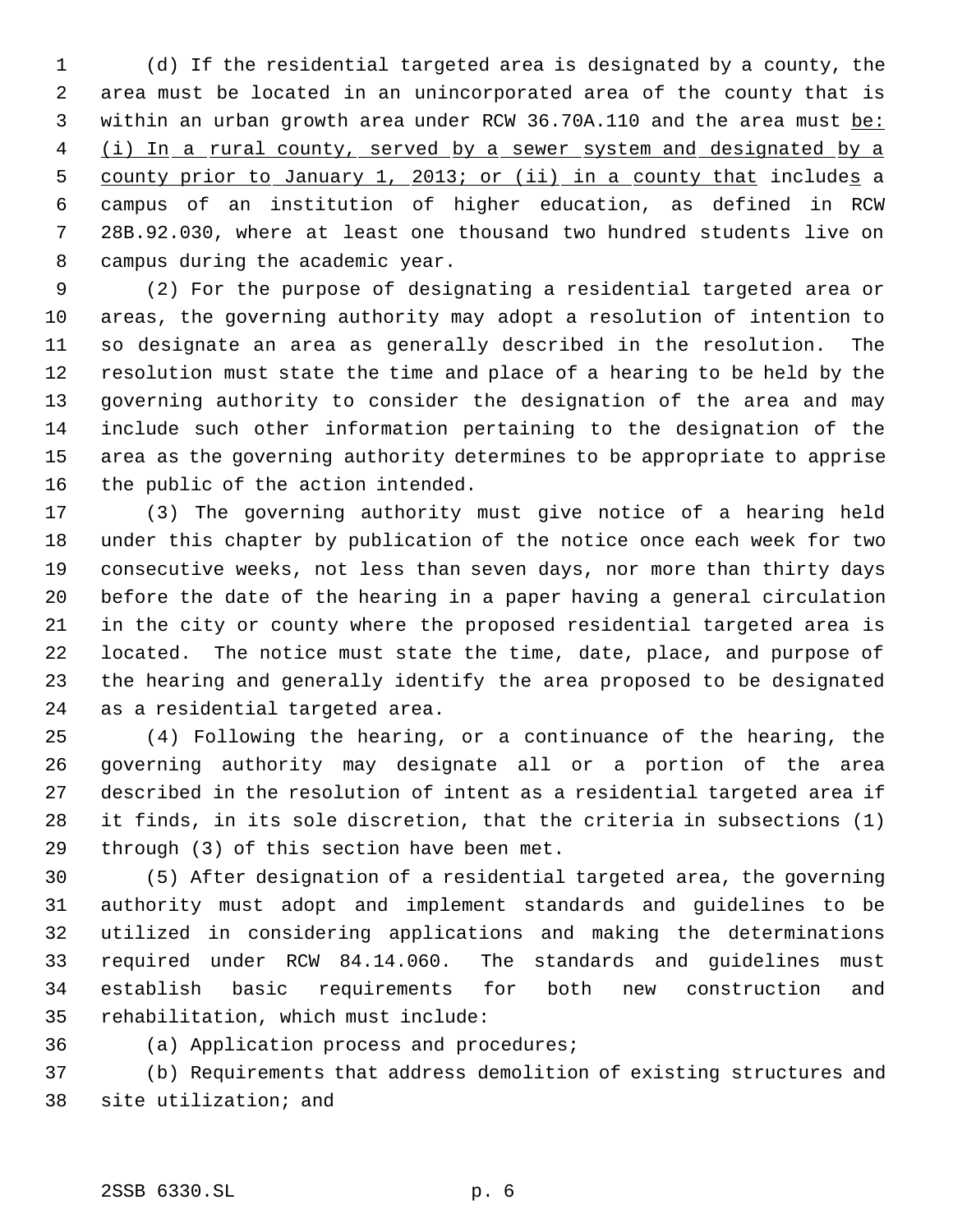(c) Building requirements that may include elements addressing parking, height, density, environmental impact, and compatibility with the existing surrounding property and such other amenities as will attract and keep permanent residents and that will properly enhance the livability of the residential targeted area in which they are to be located.

 (6) The governing authority may adopt and implement, either as conditions to eight-year exemptions or as conditions to an extended exemption period under RCW 84.14.020(1)(a)(ii)(B), or both, more stringent income eligibility, rent, or sale price limits, including limits that apply to a higher percentage of units, than the minimum conditions for an extended exemption period under RCW 84.14.020(1)(a)(ii)(B). For any multiunit housing located in an unincorporated area of a county, a property owner seeking tax incentives under this chapter must commit to renting or selling at least twenty percent of the multifamily housing units as affordable housing units to low and moderate-income households. In the case of multiunit housing intended exclusively for owner occupancy, the minimum requirement of this subsection (6) may be satisfied solely through housing affordable to moderate-income households.

 **Sec. 5.** RCW 84.14.060 and 2012 c 194 s 6 are each amended to read as follows:

 (1) The duly authorized administrative official or committee of the city or county may approve the application if it finds that:

 (a) A minimum of four new units are being constructed or in the case of occupied rehabilitation or conversion a minimum of four additional multifamily units are being developed;

 (b) If applicable, the proposed multiunit housing project meets the affordable housing requirements as described in RCW 84.14.020;

 (c) The proposed project is or will be, at the time of completion, in conformance with all local plans and regulations that apply at the time the application is approved;

 (d) The owner has complied with all standards and guidelines 34 adopted by the city or county under this chapter; and

 (e) The site is located in a residential targeted area of an urban 36 center or urban growth area that has been designated by the governing